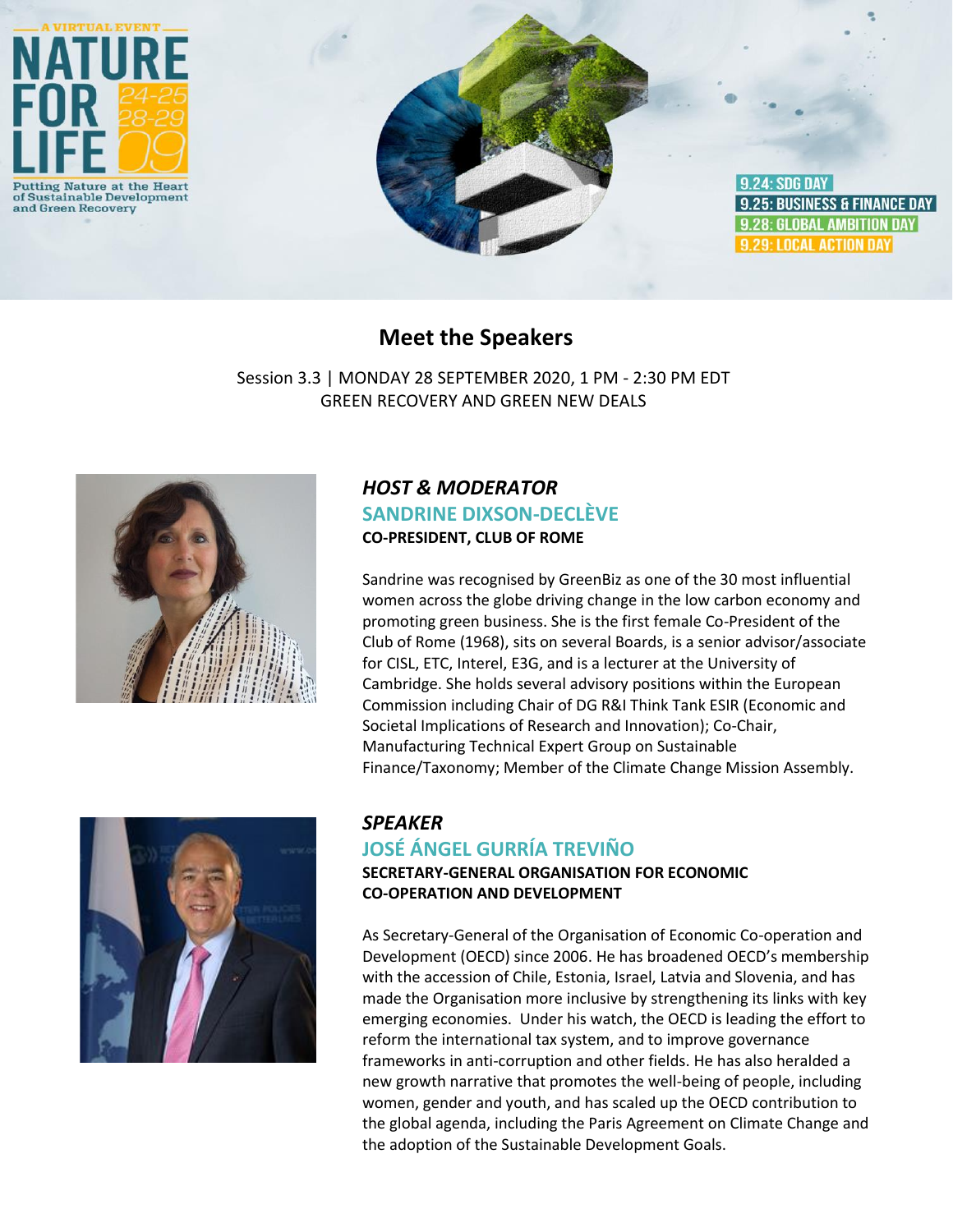



#### **FORMER SECRETARY GENERAL UN**

In 2019, Mr. Ban was elected as the Chairman of Presidential National Council on Climate and Air Quality. In 2018, Mr. Ban was elected as the Chairman of Boao Forum for Asia, President of the Assembly & Chair of the Council of Global Green Growth Institute and was inducted as Co-Chair of the Ban Ki-moon Centre for Global Citizens in Vienna, Austria. Mr. was also elected as Chairman of IOC Ethics Committee 2017. Currently, he is the Distinguished Chair Professor and Honorary Chairman at the Institute of Global Engagement & Empowerment at Yonsei University in Seoul, Korea. Prior to these appointments, Mr. Ban served two consecutive terms as the Secretary General of the United Nations (2007-2016). Throughout his tenure at the UN, he strove to be a bridge builder, to give voice to the world's poorest and the most vulnerable people, and to make the Organization more transparent and effective.





#### *SPEAKER*

### **PAOLO GENTILONI**

#### **EUROPEAN COMMISSIONER FOR ECONOMY**

Paolo Gentiloni is the European Commissioner for Economy since December 2019. He served as Prime Minister of Italy (2016- 2018), Minister of Foreign Affairs and International Cooperation (2014-2016), Member of the Committee on Foreign Affairs (2013-2014) and Minister of Communications (2006-2008). Previously he was Spokesperson for the Margherita Party (2002-2007), Chairman of the Broadcasting Services Watchdog Committee (2005-2006), Spokesperson for the Mayor of Rome and Commissioner in the City of Rome (1993-2000). Previously he worked as a professional journalist. Born in 1954, Gentiloni graduated in Political Sciences from La Sapienza, Rome.

# *SPEAKER*

#### **H.E. MOHAMMAD MAHMOOD ABUBAKAR MINISTER OF STATE FOR ENVIRONMENT FEDERAL REPUBLIC OF NIGERIA**

Dr. Mohammad Mahmood Abubakar was born on 30th December, 1958 in Tudun-Wada, Kaduna South of Kaduna State. He obtained his Bachelor & Masters Degrees in Microbiology and Natural Resources Management respectively from Central Washington University, Ellensburg and Ph.D in Watersheds Management from the University of Arizona, USA. He worked in various organizations as Environmental Health Inspector, Industrial Hygienist and Waste Investigator all in USA. Apart from belonging to various professional bodies, he was a former Member of the Kaduna State House of Assembly, Deputy Director Field operations - APC Presidential Campaign Council, National Chairman Buhari Support Organizations, and Chairman Universal Basic Education Board.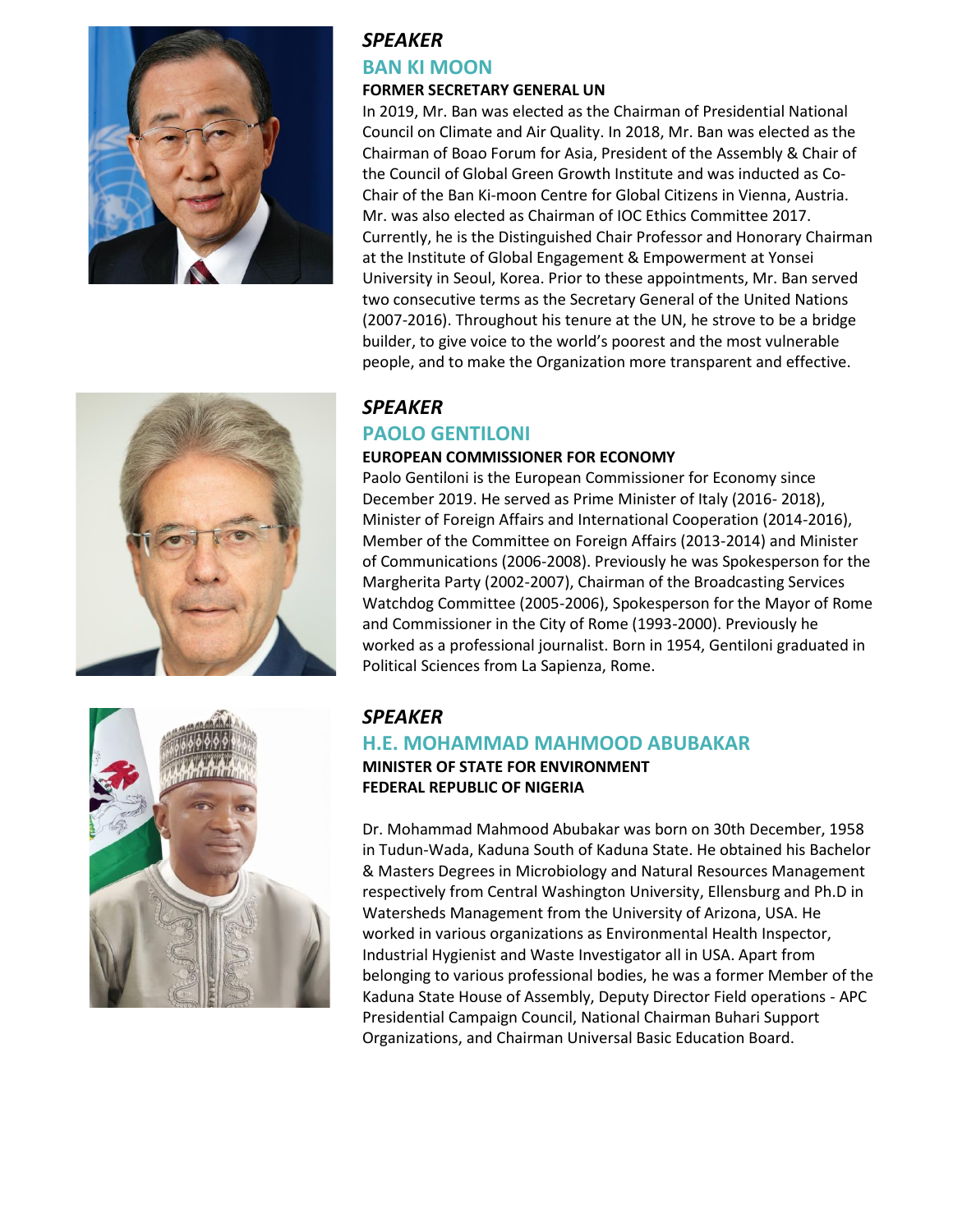

## *SPEAKER*  **OLIVER GREENFIELD CONVENER, GREEN ECONOMY COALITION**

Oliver Greenfield leads the Green Economy Coalition, www.greeneconomycoalition.org, the world's largest multi-stakeholder alliance committed to the transition to green and fair economies. Made up of over 50 organisations, the Coalition brings together NGOs, business, research and international bodies who are united by a vision of prosperity for all within the limits of the planet. The Coalition's purpose is to accelerate the transition to green economies by building evidence, tracking the status of the global transition and convening diverse stakeholders around shared policy goals.



## *SPEAKER*

#### **ROSEANNA CUNNINGHAM**

#### **CABINET SECRETARY FOR ENVIRONMENT, CLIMATE CHANGE, AND LAND REFORM OF SCOTLAND**

Ms. Cunningham was elected to the House of Commons in the Perth and Kinross by-election in 1995, was re-elected in 1997 and subsequently stood successfully for the Scottish Parliament in 1999. She stood down from Westminster in 2001. She held a number of local and national offices in the SNP, including Deputy Leader from 2000-2004. She has remained a member of the Scottish Parliament from 1999 to present and has been a Committee Convener for the Justice Committee, the Health Committee and the Rural Affairs and Environment Committee. She became Minister for the Environment in 2009 and Cabinet Secretary for Fair Work, Skills and Training in November 2014.



## *SPEAKER*

# **H.E. ANDREA MEZA MURILLO**

#### **MINISTER OF ENVIRONMENT AND ENERGY COSTA RICA**

Andrea Meza is the current Ministry of Environment and Energy of Costa Rica, and an expert in sustainable development with more than 20 years of experience in formulating public policies and executing projects. She has worked in more than 15 Latin American countries in multidisciplinary projects financed by various multilateral organizations (IDB, World Bank, CAF, European Union, UNDP), bilateral (AECID, GIZ) and National governments.